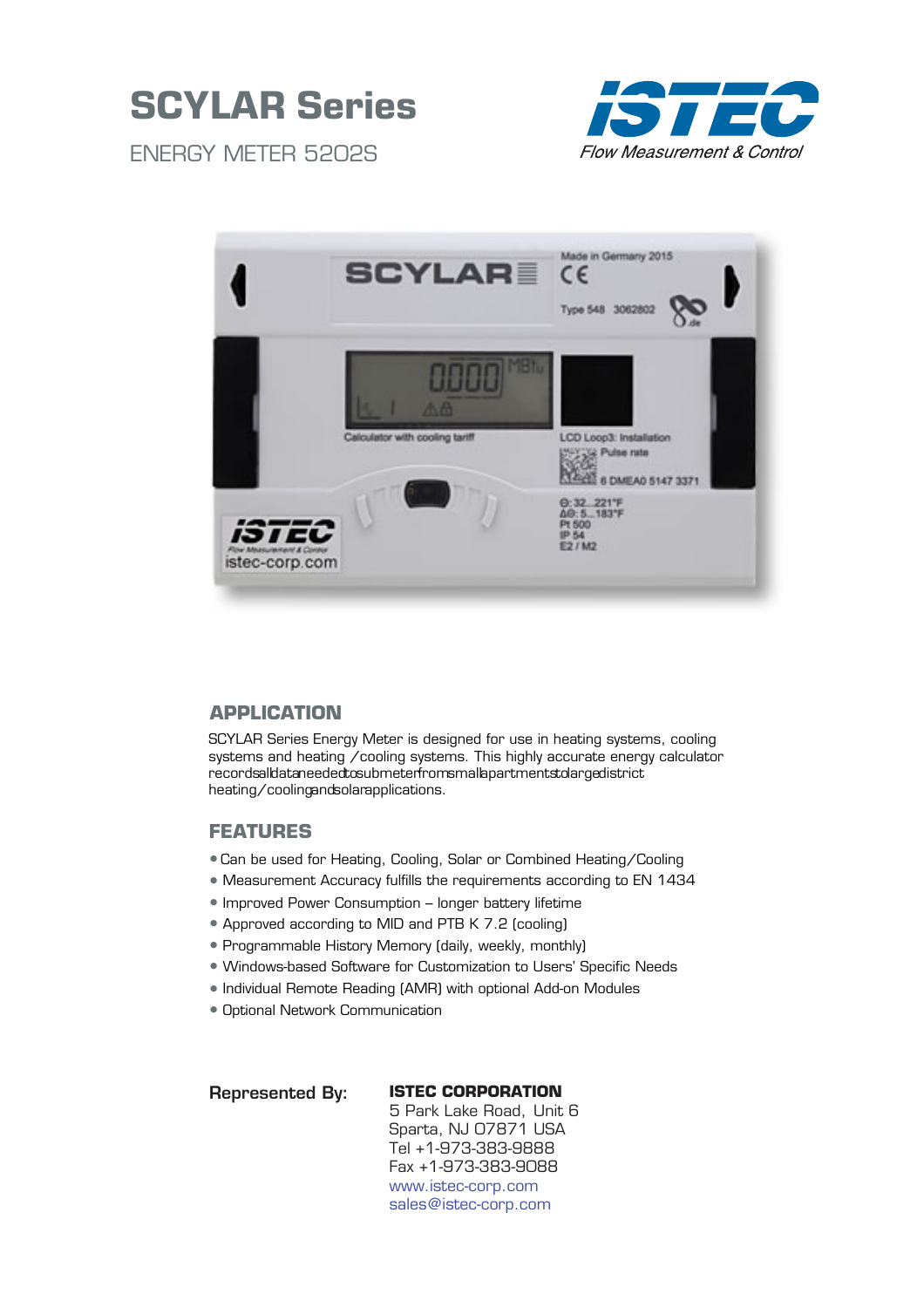# **SCYLAR Model 5202S**

ENERGY METER

## **GENERAL**

#### Application Approval Protection Class Battery Supply Power Supply Volume Pulse Input Frequency Pulse Value Temperature Sensor Type Measuring Cycle Volume Measuring Cycle Flow

#### **SCYLAR 5202S**

Heating, Cooling, Solar, Heating & Cooling MID (DE-10-MI004-PTB004) and PTK K7.2 for Cooling (22.75/11.02) IP 54 3.6 VDC A-cell 11 Years Lifetime; 3.6 VDC D-cell 16 Years Lifetime (optional) 24 VAC (optional) Max. 200Hz; Pulse Durance >3ms g/Pulse 1, 10, 100  $Pt 1 - / Pt 500$ 2 sec 8 sec

## **BASIC FEATURES**

Ambient Class Ambient Temperature Ambient Storage Temperature **Communication** 

Interfaces Standard Interfaces Optional

Temperature Range Heating Temperature Range Cooling Temperature Range Heating/Cooling

#### **SCYLAR 5202S**

Class E2+M2 32 to 131°F -13 to +140°F (not >95°F max for more than 4 weeks) CommunicationInterfaces (e.g., M-Bus+M-Bus; 2 Primary Addresses,1 Secondary Address) Optical ZVEI Interface 2 Slots for Modules with M-Bus, Pulse Output, Pulse Input, Combined Pulse Input/Output or Analog Output 32°F to 356°F 32°F to 194°F 32°F to 221°F

## **DISPLAY**

Display Indication Units Totals Value Values Displayed

#### **SCYLAR 5202S**

LCD, 8-digit MBtu - gal - GPM - °F (special order: m<sup>3</sup> - m<sup>3</sup>/h - MWh - kWh - GJ - Gcal - °C) 99,999,999 - 9,999,999.9 - 999,999.99 - 99,999.999 Energy - Power - Volume - Flow Volume - Temperature - More



#### **ISTEC CORPORATION**

5 Park Lake Road, Unit 6 Sparta, NJ 07871 USA Tel +1-973-383-9888 Fax +1-973-383-9088 www.istec-corp.com sales@istec-corp.com